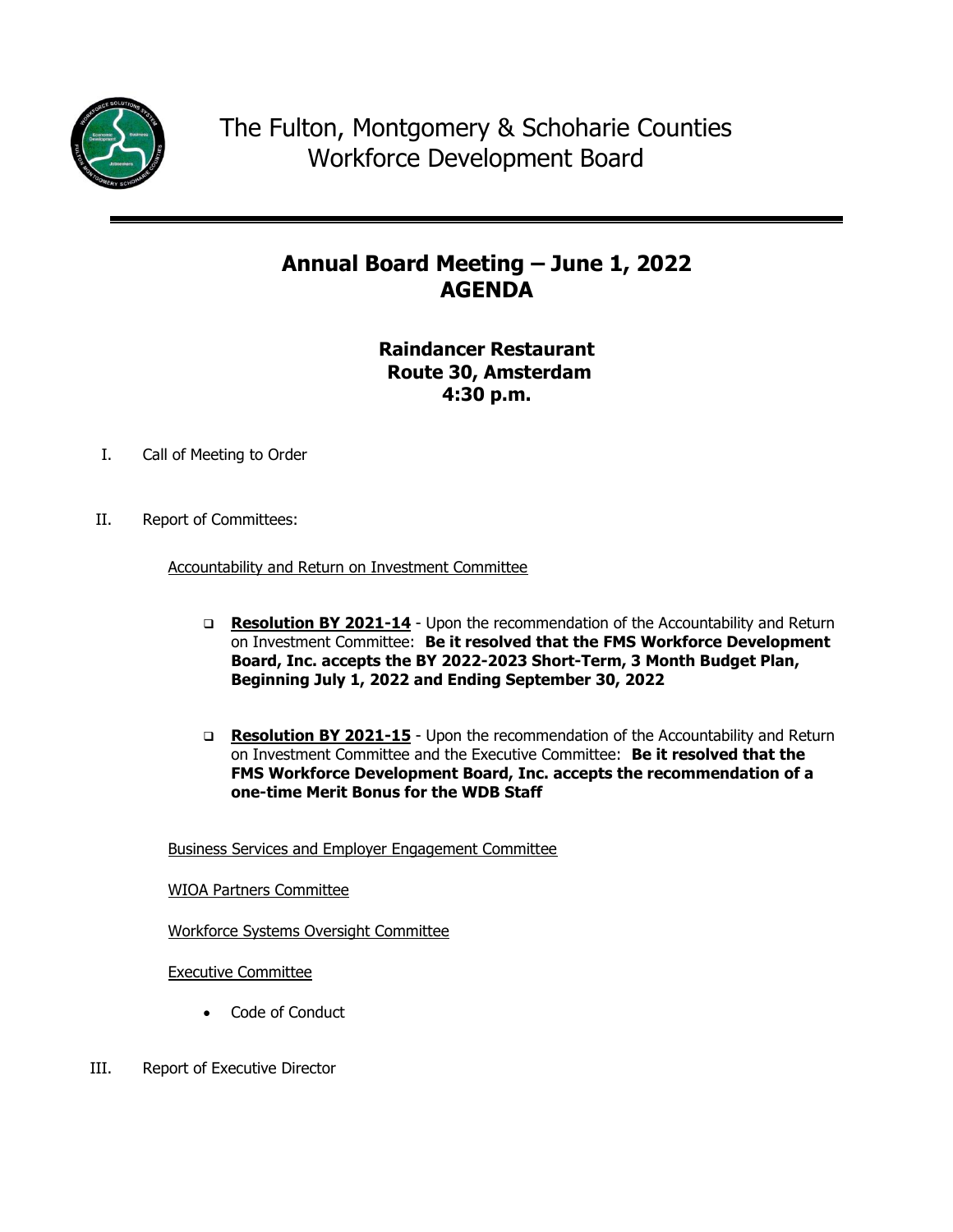IV. Election of The Executive Committee Members for Board Year 2022-2023 \* Each position will be voted on separately.

#### **Resolution BY 2021-16 - Election of the Executive Committee Members for Board Year 2022-2023**

#### **The Executive Committee**

#### **Officers:**

Chairwoman, Pamela Goldswer Past Chairman, Martin Callahan Vice Chairwoman, Amy Rogers Secretary, Laurie Bargstedt

#### **Members at Large:**

Fulton County, Andrea Fettinger Montgomery County, Christie Davis Schoharie County, Donna Pesta

- V. Transaction of Other Business:
	- **Resolution BY 2021**–**17 - Acceptance of the minutes from the May 4, 2022 Board Meeting**
- VI. Adjournment

**No Board Meetings in July or August The next meeting is scheduled for September 7, 2022 at 4:30 p.m.**